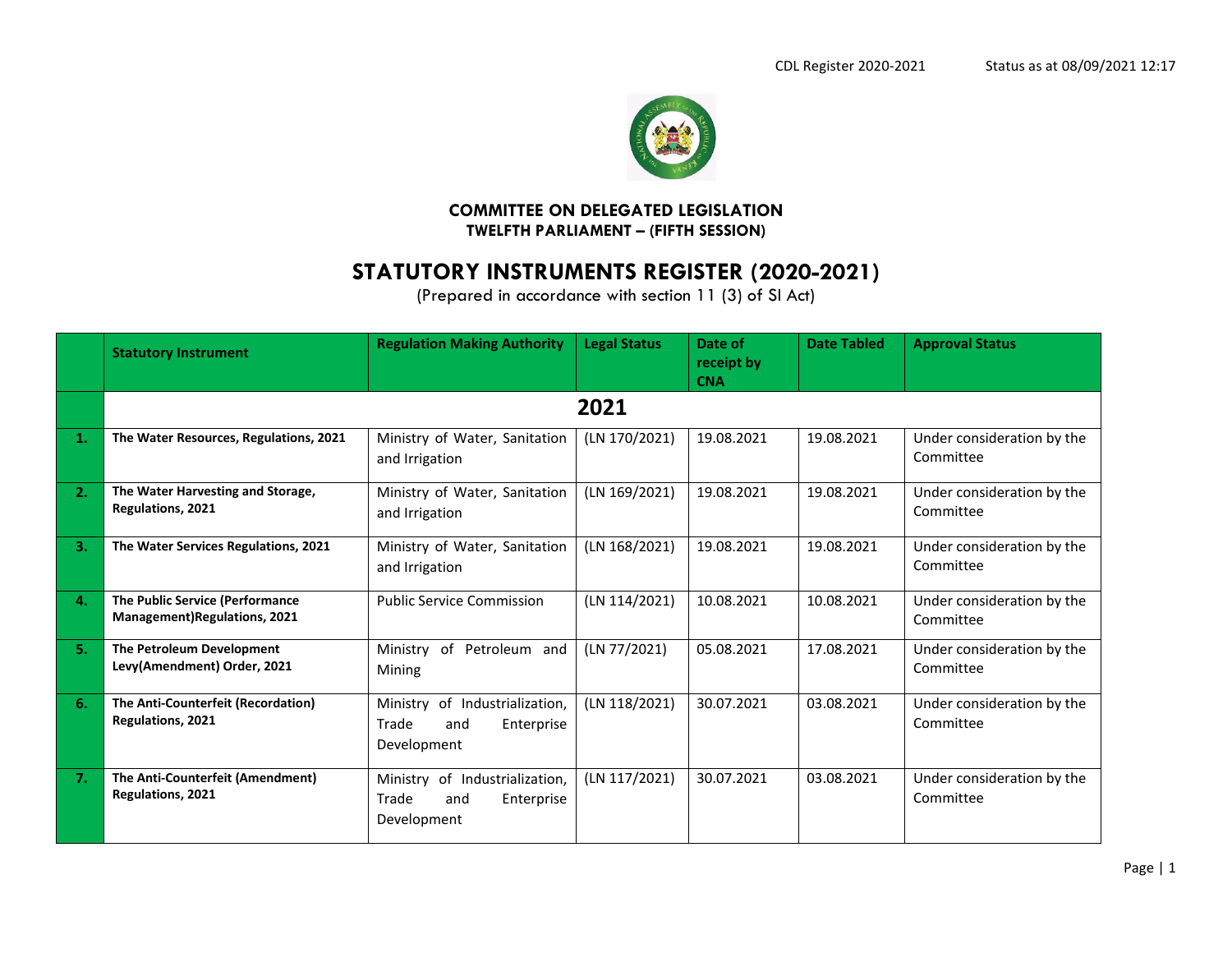|     | <b>Statutory Instrument</b>                                                                                          | <b>Regulation Making Authority</b>                                                                      | <b>Legal Status</b>          | Date of<br>receipt by<br><b>CNA</b> | <b>Date Tabled</b> | <b>Approval Status</b>                                                                    |
|-----|----------------------------------------------------------------------------------------------------------------------|---------------------------------------------------------------------------------------------------------|------------------------------|-------------------------------------|--------------------|-------------------------------------------------------------------------------------------|
| 8.  | The Public Finance Management<br>(Sinking Fund) Regulations, 2021                                                    | The National Treasury &<br>Planning                                                                     | LN 5085/2021<br>(25.05.2021) | 03.06.2021                          | 08.06.2021         | Under consideration by the<br>Committee                                                   |
| 9.  | The Public Finance Management<br>(Youth Enterprise Development Fund)<br>(Revocation) Regulations, 2021               | The National Treasury &<br>Planning                                                                     | LN 58/2021<br>(30.04.2021)   | 13.05.2021                          | 13.05.2021         | Under consideration by the<br>Committee                                                   |
| 10. | The Public Finance Management<br>(Women Enterprise Fund) (Revocation)<br>Regulations, 2021                           | The National Treasury &<br>Planning                                                                     | LN 57/2021<br>(30.04.2021)   | 13.05.2021                          | 13.05.2021         | Under consideration by the<br>Committee                                                   |
| 11. | The Public Finance Management<br>(Uwezo Fund) (Revocation)<br>Regulations, 2021                                      | The National Treasury &<br>Planning                                                                     | LN 56/2021<br>(30.04.2021)   | 13.05.2021                          | 13.05.2021         | Under consideration by the<br>Committee                                                   |
| 12. | The Public Finance Management<br>(Biashara Kenya Fud) Regulations,<br>2021                                           | The National Treasury &<br>Planning                                                                     | LN 55/2021<br>(30.04.2021)   | 13.05.2021                          | 13.05.2021         | Under consideration by the<br>Committee                                                   |
| 13. | <b>Exemption from Income Tax for</b><br>Airlines with GoK Shareholding of at<br>least 45% and its subsidiaries       | The National Treasury &<br>Planning                                                                     | LN 27/2021<br>(17.03.2021)   | 30.03.2021                          | 28.04.2021         | <b>Report recommending</b><br>approval tabled on<br>13.05.2021 awaiting House<br>adoption |
| 14. | <b>Exemption from Income Tax for</b><br>Japanese Companies, Consultants and<br><b>Japanese Personnel</b>             | The National Treasury &<br>Planning                                                                     | LN 15/2021                   | 09.03.2021                          | 23.03.2021         | <b>Report recommending</b><br>approval tabled on<br>13.05.2021 awaiting House<br>adoption |
| 15. | The Architects & Quantity Surveyors<br>(Continuing Professional<br>Development) By-Laws, 2020                        | The Ministry for Transport,<br>Infrastructure, Housing,<br>Urban Development and<br><b>Public Works</b> | LN 202/2020<br>(6.11.2020)   | 15.01.2020                          | 11.02.2021         | Approved on 6.03.2021                                                                     |
| 16. | <b>The Civil Aviation (Regulatory Fees</b><br>and Charges for Unmanned Aircraft<br><b>Systems) Regulations, 2020</b> | The Kenya Civil Aviation<br>Authority                                                                   | LN 004/2021<br>(22.01.2021)  | 03.02.2021                          | 09.02.2021         | Approved on 6.03.2021                                                                     |
| 17. | The Crops (Sugar) (General)<br>(Amendment) Regulations, 2020                                                         | The Ministry of Agriculture,<br>Livestock, Fisheries &<br>Cooperatives                                  | LN 214/2020<br>(18.12.2021)  |                                     | 25.02.2021         | Under Consideration by the<br>Committee                                                   |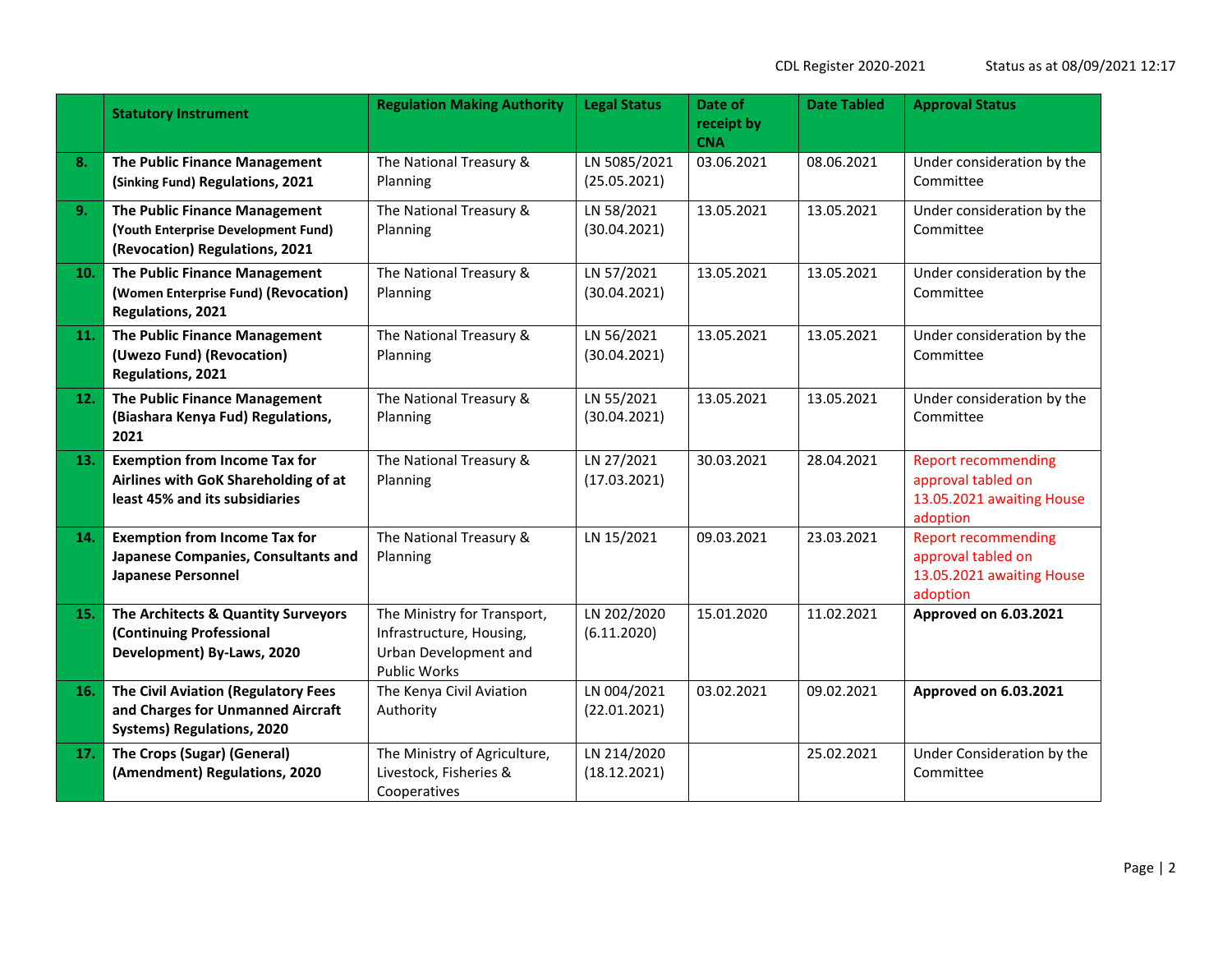| Status as at 08/09/2021 12:17 |  |  |  |  |  |  |  |  |
|-------------------------------|--|--|--|--|--|--|--|--|
|-------------------------------|--|--|--|--|--|--|--|--|

|     | <b>Statutory Instrument</b>                                                                                                                 | <b>Regulation Making Authority</b>                                               | <b>Legal Status</b>         | Date of<br>receipt by<br><b>CNA</b> | <b>Date Tabled</b> | <b>Approval Status</b>                                                                    |  |
|-----|---------------------------------------------------------------------------------------------------------------------------------------------|----------------------------------------------------------------------------------|-----------------------------|-------------------------------------|--------------------|-------------------------------------------------------------------------------------------|--|
| 18. | The Dairy Industry (Compliance<br><b>Officers) Regulations, 2021</b>                                                                        | The Ministry of Agriculture,<br>Livestock, Fisheries and<br>Cooperatives         | LN 18/2021                  | 12.03.2021                          | 23.03.2021         | Approved on 31.07.2021                                                                    |  |
| 19. | The Dairy Industry (Dairy Produce<br>Safety) Regulations, 2021                                                                              | The Ministry of Agriculture,<br>Livestock, Fisheries and<br>Cooperatives         | LN 22/2021                  | 12.03.2021                          | 23.03.2021         | Approved on 31.07.2021                                                                    |  |
| 20. | The Dairy Industry (Imports and<br><b>Exports) Regulations, 2021</b>                                                                        | The Ministry of Agriculture,<br>Livestock, Fisheries and<br>Cooperatives         | LN 21/2021                  | 12.03.2021                          | 23.03.2021         | Approved on 31.07.2021                                                                    |  |
| 21. | The Dairy Industry (Milk Sales<br><b>Contract) Regulations, 2021</b>                                                                        | The Ministry of Agriculture,<br>Livestock, Fisheries and<br>Cooperatives         | LN 20/2021                  | 12.03.2021                          | 23.03.2021         | Approved on 31.07.2021                                                                    |  |
| 22. | The Dairy Industry (Pricing of Dairy<br><b>Produce) Regulations, 2021</b>                                                                   | The Ministry of Agriculture,<br>Livestock, Fisheries and<br>Cooperatives         | LN 23/2021                  | 12.03.2021                          | 23.03.2021         | Approved on 31.07.2021                                                                    |  |
| 23. | The Dairy Industry (Produce<br><b>Traceability and Recall) Regulations,</b><br>2021                                                         | The Ministry of Agriculture,<br>Livestock, Fisheries and<br>Cooperatives         | LN 19/2021                  | 12.03.2021                          | 23.03.2021         | Approved on 31.07.2021                                                                    |  |
| 24. | The Dairy Industry (Registrations,<br>Licensing, Cess and Levy) Regulations,<br>2021                                                        | The Ministry of Agriculture,<br>Livestock, Fisheries and<br>Cooperatives         | LN 16/2021                  | 12.03.2021                          | 23.03.2021         | Approved on 31.07.2021                                                                    |  |
| 25. | The Dairy Industry (Returns, Reports<br>and Estimates) Regulations, 2021                                                                    | The Ministry of Agriculture,<br>Livestock, Fisheries and<br>Cooperatives         | LN 17/2021                  | 12.03.2021                          | 23.03.2021         | Approved on 31.07.2021                                                                    |  |
| 26. | The Public Finance Management<br>(National Drought Emergency Fund)<br>Regulations, 2020                                                     | The National Treasury &<br>Planning                                              | LN 27/2021                  | 12.03.2021                          | 23.03.2021         | <b>Report recommending</b><br>approval tabled on<br>13.05.2021 awaiting House<br>adoption |  |
| 27. | The Public Health (COVID-19 Indoor<br>Meetings) Rules, 2020                                                                                 | The Ministry of Health                                                           | LN 224/2020<br>(30.12.2020) | 19.01.2021                          | 09.02.2021         | <b>Approved on 15.04.2021</b>                                                             |  |
| 28. | The Standards (Verification of<br><b>Conformity to Standards and other</b><br>applicable Regulations of Imports)<br>(Amendment) Order, 2020 | The Ministry of<br>Industrialization, Trade and<br><b>Enterprise Development</b> | LN 212/2020<br>(18.12.2020) | 08.01.2021                          | 09.02.2021         | Under consideration by the<br>Committee                                                   |  |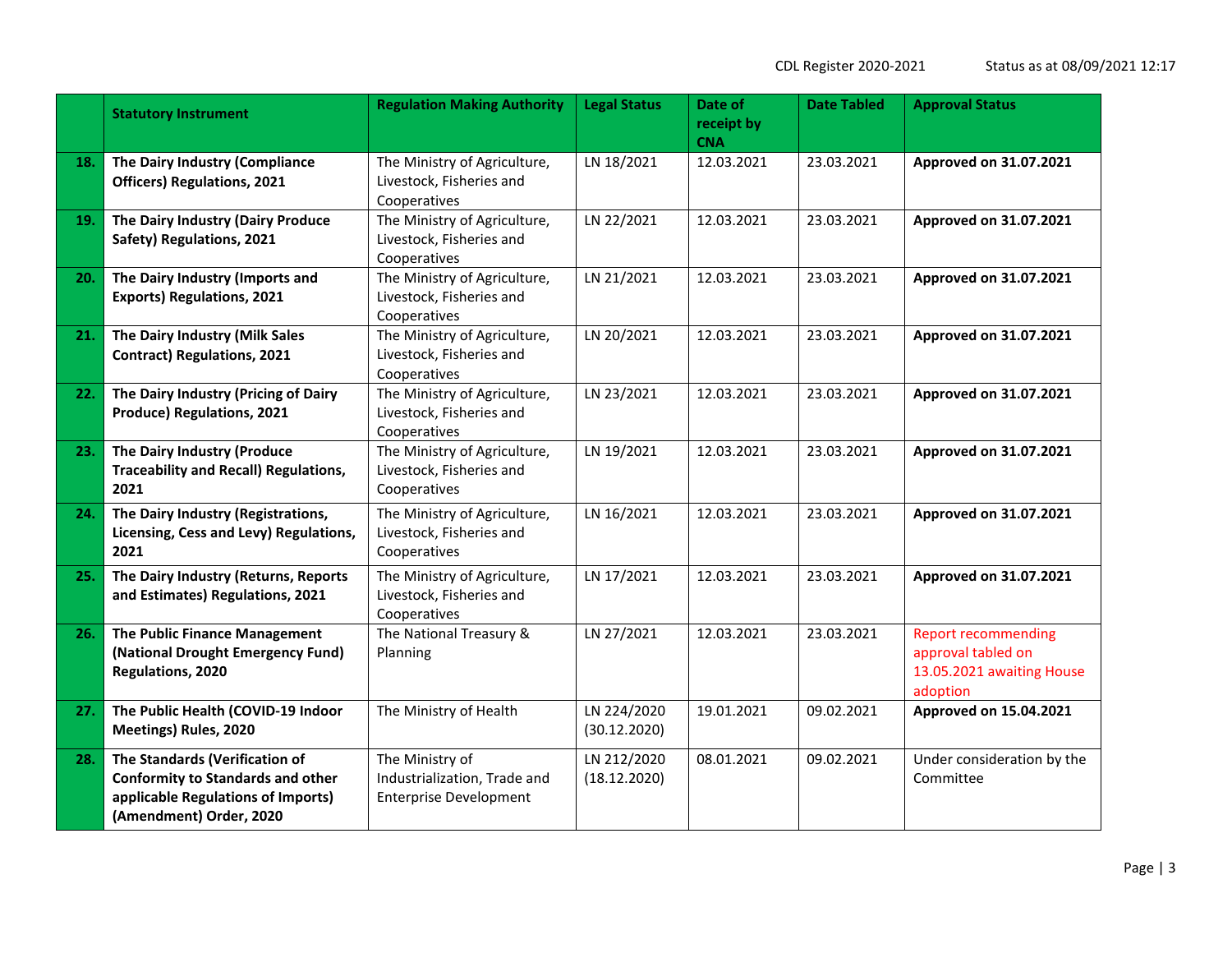|     | <b>Statutory Instrument</b>                                                                                                         | <b>Regulation Making Authority</b>                                     | <b>Legal Status</b>             | Date of<br>receipt by<br><b>CNA</b> | <b>Date Tabled</b> | <b>Approval Status</b>                  |
|-----|-------------------------------------------------------------------------------------------------------------------------------------|------------------------------------------------------------------------|---------------------------------|-------------------------------------|--------------------|-----------------------------------------|
| 29. | The Warehouse Receipts System<br>Regulations, 2021                                                                                  | The Ministry of Agriculture,<br>Livestock, Fisheries &<br>Cooperatives | LN 003/2021<br>(22.01.2021)     | 01.02.2021                          | 09.02.2021         | Under consideration by the<br>Committee |
| 30. | The Public Finance Management<br>(Equalization Fund Administration)<br>Regulations, 2021                                            | The National Treasury &<br>Planning                                    | LN 54/2021<br>(29.04.2021)      | 04.05.2021                          | 11.05.2021         | Under consideration by the<br>Committee |
|     |                                                                                                                                     |                                                                        | 2020                            |                                     |                    |                                         |
| 31. | <b>Adjustment of Excise Duty Rates for</b><br>Inflation in line with Section 10 of the<br><b>Excise Duty Act, 2015</b>              | The Kenya Revenue Authority                                            | LN 194/2020<br>(05.10.2020)     | 06.10.2020                          | 13.10.2020         | Approved on 03.02.2021                  |
| 32. | <b>Declaration of a Notifiable Disease</b>                                                                                          | Ministry of Health                                                     | G. Notice 2787<br>of 27.03.2020 | 02.04.2020                          | 14.04.2020         | Approved on 23.04.2020                  |
| 33. | <b>Exemption from the provisions of</b><br><b>Stamp Duty Act on instruments</b><br>executed for the transfer of LR. No.<br>209/3869 | The National Treasury &<br>Planning                                    | LN 172/2020<br>(02.09.2020)     |                                     | 22.09.2020         | Approved on 28.10.2020                  |
| 34. | Imposition of User Fees on the Kenya<br><b>Electronic Single Window System</b><br><b>Services Regulations, 2019</b>                 | The National Treasury &<br>Planning                                    | LN 203/2019<br>(24.01.2020)     | 30.01.2020                          | 13.02.2020         | Withdrawn vide LN 13 of<br>2020         |
| 35. | Increase of Amount payable as<br>protected deposit, under Section 28<br>of the Kenya Deposit Insurance Act,<br>2012                 | Kenya Deposit Insurance<br>Corporation                                 | LN 159/2020<br>(12.08.2020)     | 10.09.2020                          | 29.09.2020         | Approved on 03.02.2021                  |
| 36. | The Banking (Credit Reference<br><b>Bureau) Regulations, 2020</b>                                                                   | The National Treasury and<br>Planning                                  | LN 55/2020<br>(08.04.2020)      | 05.05.2020                          | 06.05.2020         | Approved on 28.10.2020                  |
| 37. | <b>The Capital Markets (Coffee</b><br><b>Exchange) Regulations, 2020</b>                                                            | The National Treasury and<br>Planning                                  | LN 40/2020<br>(27.03.2020)      | 20.04.2020                          | 22.04.2020         | Approved on 28.10.2020                  |
| 38. | <b>The Capital Markets (Commodity</b><br><b>Markets) Regulations, 2020</b>                                                          | The National Treasury and<br>Planning                                  | LN 41/2020<br>(27.03.2020)      | 20.04.2020                          | 22.04.2020         | Approved on 28.10.2020                  |
| 39. | <b>The Civil Aviation (Security)</b><br>Regulations, 2020                                                                           | Kenya Civil Aviation Authority                                         | LN 128/2020<br>(13.07.2020)     | 25.08.2020                          | 05.08.2020         | Approved on 18.11.2020                  |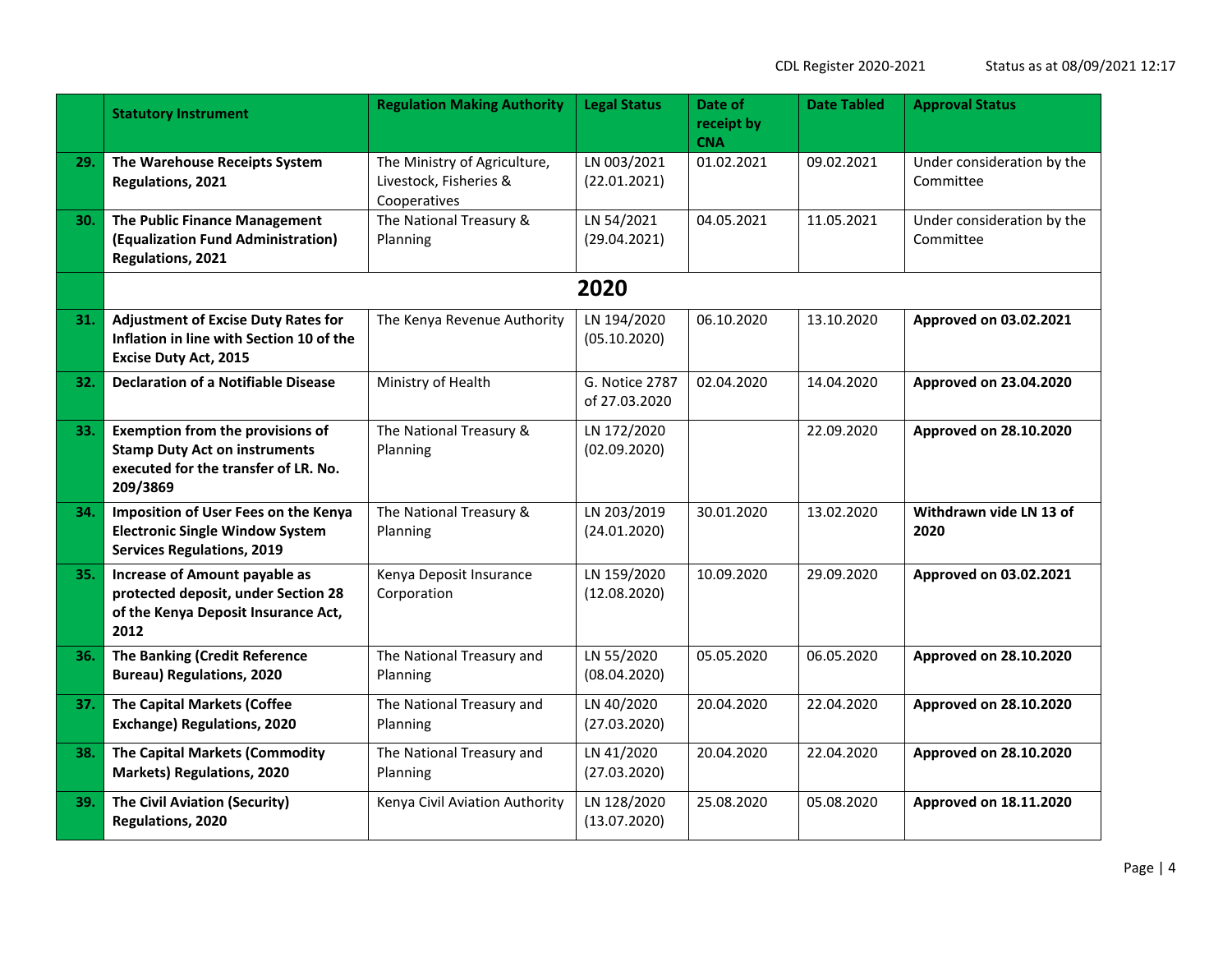| itatus as at 08/09/2021 12:17 |  |  |  |  |  |  |
|-------------------------------|--|--|--|--|--|--|
|-------------------------------|--|--|--|--|--|--|

|     | <b>Statutory Instrument</b>                                                | <b>Regulation Making Authority</b>                                                           | <b>Legal Status</b>         | Date of<br>receipt by<br><b>CNA</b> | <b>Date Tabled</b>                   | <b>Approval Status</b>                                                                |  |
|-----|----------------------------------------------------------------------------|----------------------------------------------------------------------------------------------|-----------------------------|-------------------------------------|--------------------------------------|---------------------------------------------------------------------------------------|--|
| 40. | The Civil Aviation (Unmanned Aircraft<br><b>Systems) Regulations, 2020</b> | Ministry for Transport,<br>Infrastructure, Housing,<br>Urban Development and<br>Public Works | LN 42/2020<br>(30.03.2020)  | 03.04.2020                          | 14.04.2020<br>Approved on 28.04.2020 |                                                                                       |  |
| 41. | The Competition (General) Rules,<br>2019                                   | The National Treasury and<br>Planning                                                        | LN 176/2019<br>(6.12.2019)  | 20.12.2019                          | 10.02.2020                           | Approved on 11.08.2020                                                                |  |
| 42. | <b>The Copyright (Collective</b><br><b>Management) Regulations, 2020</b>   | The Attorney-General                                                                         | LN 178/2020<br>(11.09.2020) | 09.10.2020                          | 15.10.2020                           | Approved on 03.02.2021                                                                |  |
| 43. | The Copyright Regulations, 2020                                            | The Attorney-General                                                                         | LN 177/2020<br>(11.09.2020) | 09.10.2020                          | 15.10.2020                           | Approved on 03.02.2021                                                                |  |
| 44. | The Crops (Fibre Crops) Regulations,<br>2020                               | Ministry of Agriculture,<br>Livestock, Fisheries and<br>Cooperatives                         | LN 120/2020<br>(8.07.2020)  | 05.08.2020                          | 05.08.2020                           | <b>Recommended for</b><br>annulment on 28.10.2020 -<br>report tabled on<br>17.11.2020 |  |
| 45. | The Crops (Food Crops) Regulations,<br>2020                                | Ministry of Agriculture,<br>Livestock, Fisheries &<br>Cooperatives                           | LN 217/2019<br>(31.12.2019) | 4.02.2020                           | 10.02.2020                           | Approved on 23.04.2020                                                                |  |
| 46. | The Crops (Horticultural Crops)<br>Regulations, 2020                       | Ministry of Agriculture,<br>Livestock, Fisheries and<br>Cooperatives                         | LN 118/2020<br>(8.07.2020)  | 05.08.2020                          | 05.08.2020                           | Approved on 28.10.2020                                                                |  |
| 47. | The Crops (Nuts and Oil Crops)<br>Regulations, 2020                        | Ministry of Agriculture,<br>Livestock, Fisheries and<br>Cooperatives.                        | LN. 164/2020                | 02.09.2020                          | 10.09.2020                           | Approved on 28.10.2020                                                                |  |
| 48. | The Crops (Sugar) (General)<br>Regulations, 2020                           | Ministry of Agriculture,<br>Livestock, Fisheries and<br>Cooperatives                         | LN 99/2020<br>(22.05.2020)  | 03.06.2020                          | 04.06.2020                           | <b>Report recommending</b><br>annulment tabled on<br>03.11.2020                       |  |
| 49. | The Crops (Sugar) (Imports, Exports<br>and By-Products) Regulations, 2020  | Ministry of Agriculture,<br>Livestock, Fisheries and<br>Cooperatives                         | LN 125/2020                 | 16.07.2020                          | 28.07.2020                           | Approved on 28.10.2020                                                                |  |
| 50. | The Crops (Tea Industry) Regulations,<br>2020                              | Ministry of Agriculture,<br>Livestock, Fisheries and<br>Cooperatives                         | LN 97/2020<br>(22.05.2020)  | 03.06.2020                          | 04.06.2020                           | Approved on 26.10.2020                                                                |  |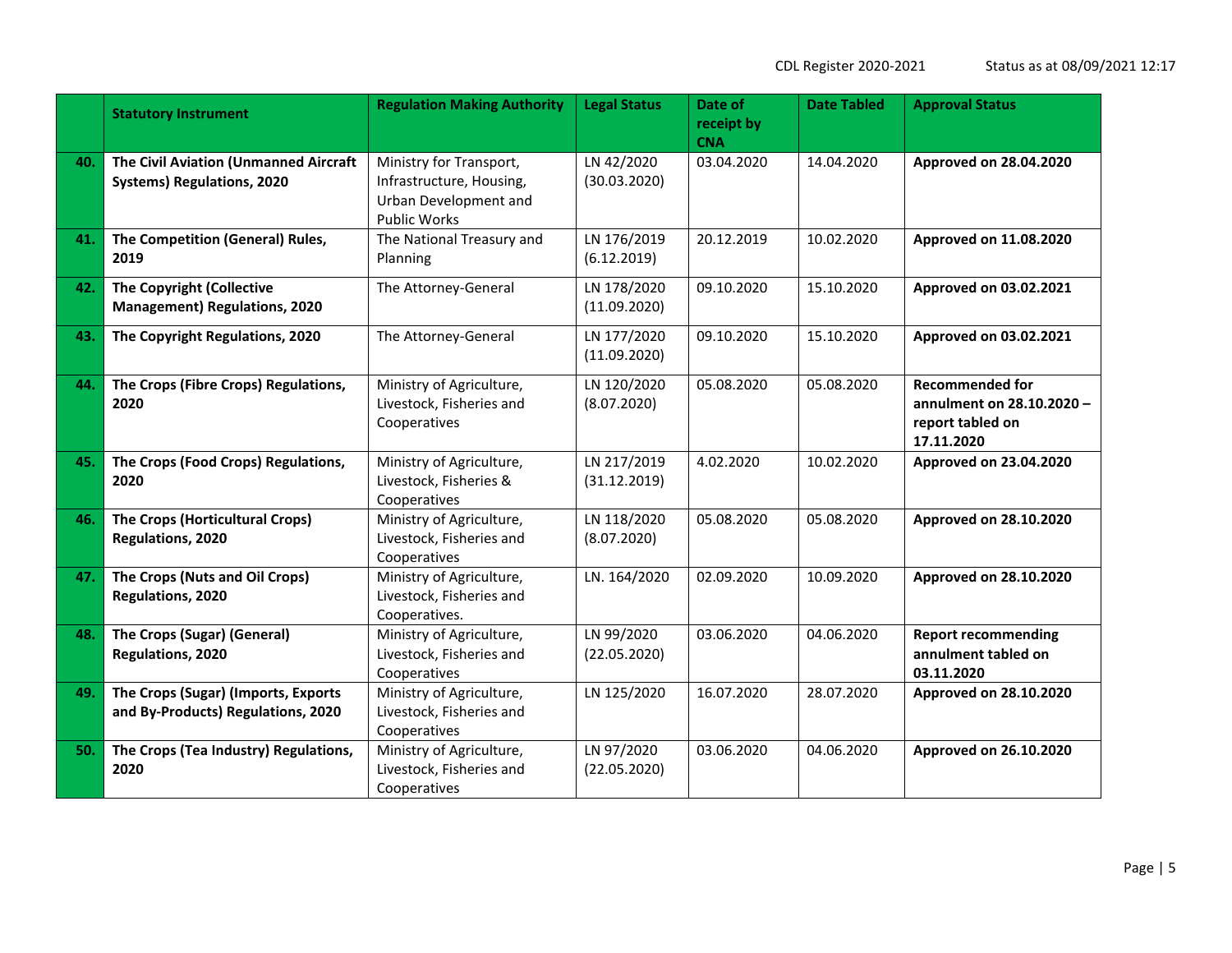|     | <b>Statutory Instrument</b>                                                                                     | <b>Regulation Making Authority</b>                                        | <b>Legal Status</b>         | Date of<br>receipt by<br><b>CNA</b> | <b>Date Tabled</b> | <b>Approval Status</b>                                                                         |
|-----|-----------------------------------------------------------------------------------------------------------------|---------------------------------------------------------------------------|-----------------------------|-------------------------------------|--------------------|------------------------------------------------------------------------------------------------|
| 51. | The Customs and Excise (Railway<br><b>Development Levy Fund)</b><br>(Amendment) Regulations, 2020               | The National Treasury and<br>Planning                                     | LN 86/2020                  | 28.05.2020                          | 02.06.2020         | Approved on 28.10.2020                                                                         |
| 52. | <b>The Data Protection (Civil</b><br><b>Registration) Regulations, 2020</b>                                     | Ministry of Interior and<br><b>Coordination of National</b><br>Government | LN. 196/2020                | 14.10.2020                          | 05.11.2020         | Approved on 18.11.2020                                                                         |
| 53. | The Excise Duty (Remission of Excise<br>Duty) (Amendment) Regulations,<br>2019                                  | The National Treasury and<br>Planning                                     | LN 196/2019<br>(18.12.2019) | 24.12.2019                          | 10.02.2020         | Took effect pursuant to<br>section 15 (2) of SI<br>Act, 2020                                   |
| 54. | The Excise Duty Regulations, 2020                                                                               | The National Treasury &<br>Planning                                       | LN 113/2020<br>(30.06.2020) | 03.08.2020                          | 05.08.2020         | Approved on 28.10.2020                                                                         |
| 55. | The Income Tax (Digital Service Tax)<br>Regulations, 2020                                                       | The National Treasury and<br>Planning                                     | LN 207/2020<br>(02.12.2020) | 22.12.2020                          | 22.12.2020         | Approved on 03.02.2021-<br>requires approval of NA<br>pursuant to section 67 (2)<br>of VAT Act |
| 56. | <b>The Insurance (Anti-Money</b><br><b>Laundering and Combating Financing</b><br>of Terrorism) Guidelines, 2020 | The National Treasury and<br>Planning                                     | LN 23/2020<br>(28.02.2020)  | 10.03.2020                          | 17.03.2020         | Approved on 14.10.2020                                                                         |
| 57. | The Insurance (Bancassurance)<br>Regulations, 2020                                                              | The National Treasury and<br>Planning                                     | LN 24/2020<br>(28.02.2020)  | 10.03.2020                          | 17.03.2020         | Approved on 14.10.2020                                                                         |
| 58. | The Insurance (Group-wide<br>Supervision) Regulations, 2020                                                     | The National Treasury and<br>Planning                                     | LN 25/2020<br>(28.02.2020)  | 10.03.2020                          | 17.03.2020         | Approved on 14.10.2020                                                                         |
| 59. | The Insurance (Microinsurance)<br>Regulations, 2020                                                             | The National Treasury and<br>Planning                                     | LN 26/2020<br>(28.02.2020)  | 10.03.2020                          | 17.03.2020         | Approved on 14.10.2020                                                                         |
| 60. | The Judicial Service (Code of Conduct<br>& Ethics) Regulations, 2020                                            | <b>Judicial Service Commission</b>                                        | LN 102/2020<br>(15.06.2020) | 22.06.2020                          | 04.06.2020         | Approved on 09.09.2020                                                                         |
| 61. | The Land (Amendment) Regulations,<br>2020                                                                       | Ministry of Lands and Physical<br>Planning                                | LN 131/2020                 | 21.07.2020                          | 28.07.2020         | Approved on 26.10.2020                                                                         |
| 62. | The Land Registration (Electronic Land<br><b>Transactions) Regulations, 2020</b>                                | Ministry of Lands and Physical<br>Planning                                | LN 130/2020                 | 21.07.2020                          | 28.07.2020         | Approved on 26.10.2020                                                                         |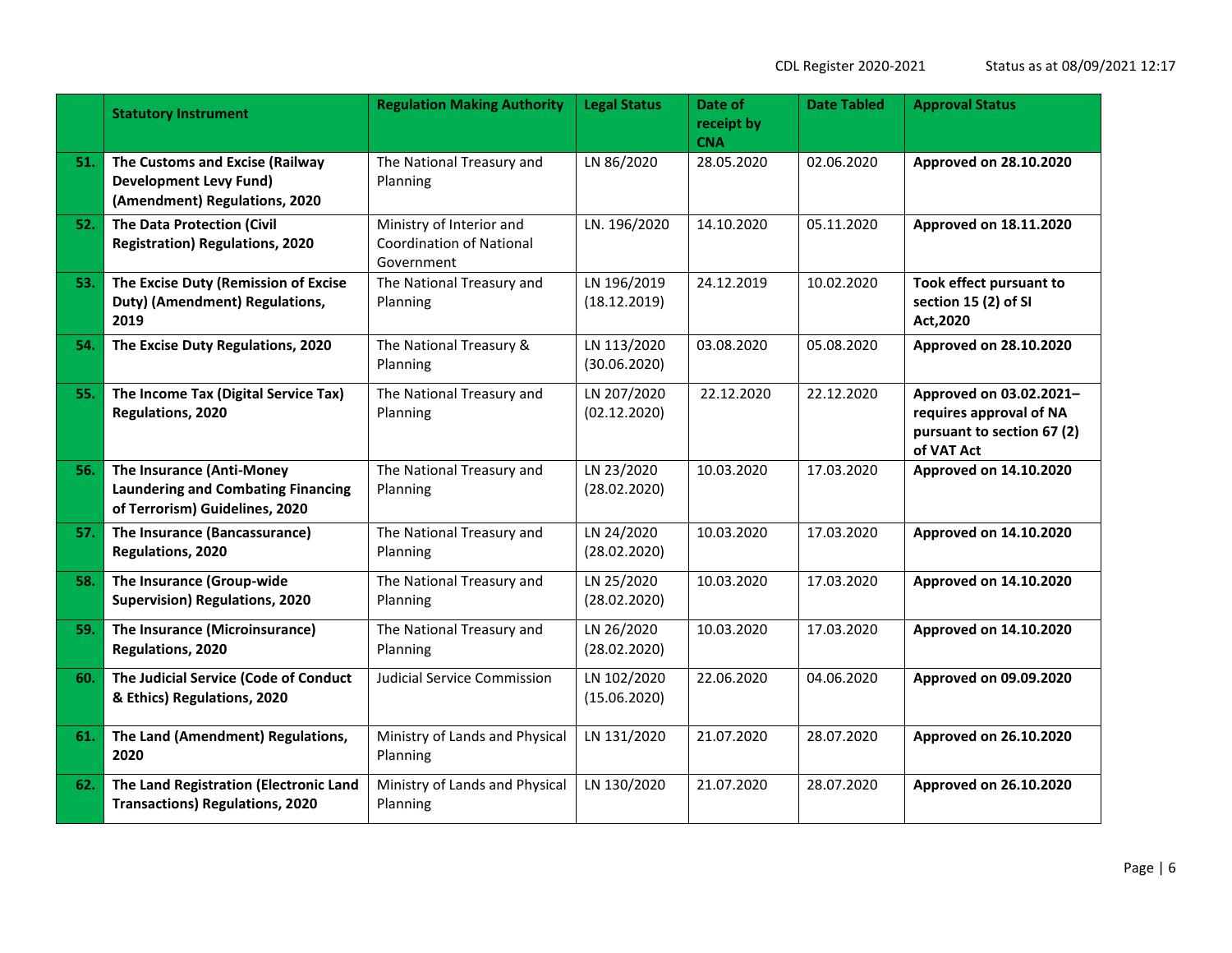|     | <b>Statutory Instrument</b>                                                                                               | <b>Regulation Making Authority</b>          | <b>Legal Status</b>         | Date of<br>receipt by<br><b>CNA</b> | <b>Date Tabled</b> | <b>Approval Status</b>                                                                                                       |
|-----|---------------------------------------------------------------------------------------------------------------------------|---------------------------------------------|-----------------------------|-------------------------------------|--------------------|------------------------------------------------------------------------------------------------------------------------------|
| 63. | The Law Society of Kenya (General)<br>Regulations, 2020                                                                   | Law Society of Kenya                        | LN 32/2020<br>(19.03.2020)  | 22.04.2020                          | 22.04.2020         | Approved on 26.10.2020                                                                                                       |
| 64. | The Matrimonial Proceedings Rules,<br>2020                                                                                | Judiciary                                   | LN 122/2020                 | 25.09.2020                          | 29.09.2020         | Approved on 03.02.2021                                                                                                       |
| 65. | The Petroleum Development Levy<br>Order, 2020                                                                             | Ministry of Petroleum and<br>Mining         | LN 124/2020<br>(10.07.2020) | 30.07.2020                          | 05.08.2020         | Approved on 17.02.2021                                                                                                       |
|     | The Public Finance Management<br>(Coffee Cherry Advance Revolving<br><b>Fund) Regulations, 2020</b>                       | National Treasury and<br>Planning           | LN 29/2020<br>(12.03.2020)  | 18.03.2020                          | 14.04.2020         | Approved on 30.04.2020                                                                                                       |
| 66. | The Public Finance Management<br>(COVID-19 Emergency Response Fund)<br>Regulations, 2020                                  | National Treasury and<br>Planning           | LN 38/2020<br>(27.03.2020)  | 6.04.2020                           | 14.04.2020         | Approved by the House on<br>14.04.2020 pursuant to<br>section 24 (4) of the PFM<br>Act.                                      |
| 67. | <b>The Public Finance Management</b><br>(Credit Guarantee Scheme)<br>Regulations, 2020                                    | National Treasury and<br>Planning           | LN 197/2020<br>(13.10.2020) | 02.11.2020                          | 3.11.2020          | Approved on 03.02.2021-<br>requires approval of NA<br>pursuant to section 24 (4)<br>of PFM Act.                              |
| 68. | The Public Finance Management<br>(Parliamentary Car Loan (Members)<br><b>Scheme Fund (Amendment)</b><br>Regulations, 2020 | <b>Parliamentary Service</b><br>Commission  | LN 184/2020<br>(16.09.2020) | 23.09.2020                          | 24.09.2020         | <b>Approval Report tabled on</b><br>24.11.2020. Requires<br>approval of NA pursuant to<br>section 24 (4) (2A) of PFM<br>Act. |
| 69. | The Public Finance Management<br>(Parliamentary Car Loan (Staff)<br><b>Scheme Fund (Amendment)</b><br>Regulations, 2020   | <b>Parliamentary Service</b><br>Commission. | LN 186/2020<br>(16.09.2020) | 23.09.2020                          | 24.09.2020         | <b>Approval Report tabled on</b><br>24.11.2020. Requires<br>approval of NA pursuant to<br>section 24 (4) (2A) of PFM<br>Act. |
| 70. | The Public Finance Management<br>(Parliamentary Mortgage (Members)<br><b>Scheme Fund (Amendment)</b><br>Regulations, 2020 | <b>Parliamentary Service</b><br>Commission  | LN 185/2020<br>(16.09.2020) | 22.09.2020                          | 24.09.2020         | <b>Approval Report tabled on</b><br>24.11.2020. Requires<br>approval of NA pursuant to<br>section 24 (4) (2A) of PFM<br>Act. |
| 71. | The Public Finance Management<br>(Parliamentary Mortgage (Staff)                                                          | <b>Parliamentary Service</b><br>Commission. | LN 187/2020<br>(16.09.2020) | 22.09.2020                          | 24.09.2020         | <b>Approval Report tabled on</b><br>24.11.2020. Requires                                                                     |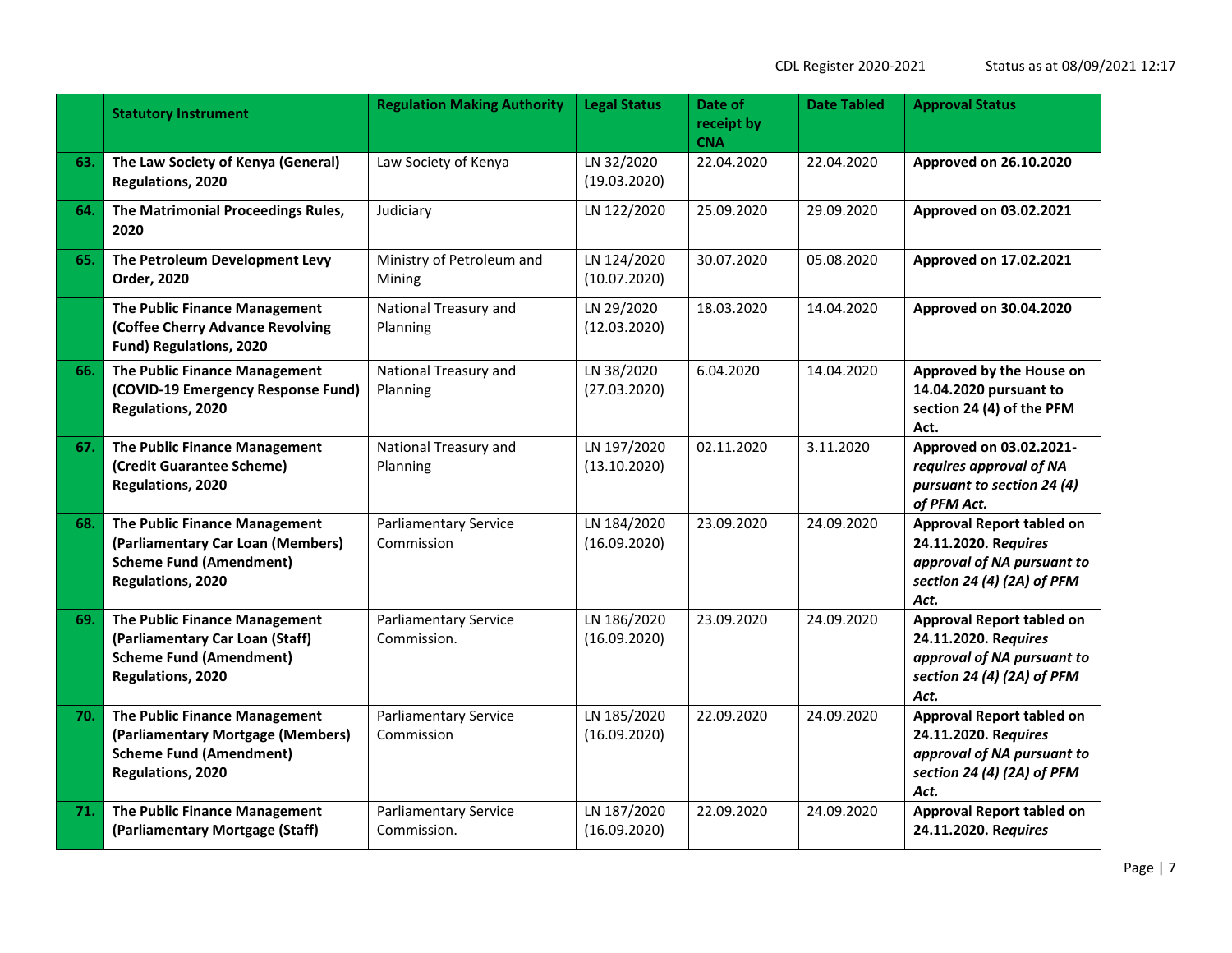| itatus as at 08/09/2021 12:17 |  |  |  |  |  |  |
|-------------------------------|--|--|--|--|--|--|
|-------------------------------|--|--|--|--|--|--|

|     | <b>Statutory Instrument</b>                                                                                                                                                                         | <b>Regulation Making Authority</b> | <b>Legal Status</b>        | Date of<br>receipt by<br><b>CNA</b> | <b>Date Tabled</b> | <b>Approval Status</b>                                                |
|-----|-----------------------------------------------------------------------------------------------------------------------------------------------------------------------------------------------------|------------------------------------|----------------------------|-------------------------------------|--------------------|-----------------------------------------------------------------------|
|     | <b>Scheme Fund (Amendment)</b><br>Regulations, 2020                                                                                                                                                 |                                    |                            |                                     |                    | approval of NA pursuant to<br>section 24 (4) (2A) of PFM<br>Act.      |
| 72. | The Public Finance Management<br>(Strategic Food Reserve Trust Fund<br>(Revocation) Regulations, 2020                                                                                               | National Treasury and<br>Planning  | LN 61/2020                 | 17.06.2020                          | 23.06.2020         | Approved on 25.11.2020                                                |
| 73. | The Public Health (Covid-19 General<br>Public Safety) Rules, 2020                                                                                                                                   | Ministry of Health                 | LN 129/2020                | 26.08.2020                          | 10.09.2020         | <b>Exempted from scrutiny</b><br>pursuant to section 14 of SI<br>Act. |
| 74. | The Public Health (COVID-19<br><b>Restriction of Movement of Persons</b><br>and Related Measures) Order, 2020<br>(Nairobi Metropolitan Area)<br>(Extension) Order, No.3 of 2020                     | Ministry of Health                 | LN 104/2020<br>(8.06.2020) | 29.06.2020                          | 02.07.2020         | Approved on 01.09.2020                                                |
| 75. | The Public Health (COVID-19<br><b>Restriction of Movement of Persons</b><br>and Related Measures) (Mandera<br>County) (Extension) Order, No. 3 of<br>2020                                           | Ministry of Health                 | LN 107/2020<br>(8.06.2020) | 29.06.2020                          | 02.07.2020         | Approved on 01.09.2020                                                |
| 76. | The Public Health (COVID-19<br><b>Restriction of Movement of Persons</b><br>and Related Measures) (Mombasa<br>County) (Extension) Order, No.3 of<br>2020                                            | Ministry of Health                 | LN 106/2020<br>(8.06.2020) | 29.06.2020                          | 02.07.2020         | Approved on 01.09.2020                                                |
| 77. | The Public Health (COVID-19<br><b>Restriction of Movement of Persons</b><br>and Related Measures) (Dadaab<br><b>Refugee Complex and Kakuma</b><br>Refugee Camp) (Extension) Order, No.<br>2 of 2020 | Ministry of Health                 | LN 105/2020<br>(8.06.2020) | 29.06.2020                          | 02.07.2020         | Approved on 01.09.2020                                                |
| 78. | The Public Health (Covid-19<br><b>Restriction of Movement of Persons</b><br>and Related Measures) Rules, 2020                                                                                       | Ministry of Health                 | LN 50/2020<br>(6.04.2020)  | 16.04.2020                          | 22.04.2020         | Approved on 05.05.2020                                                |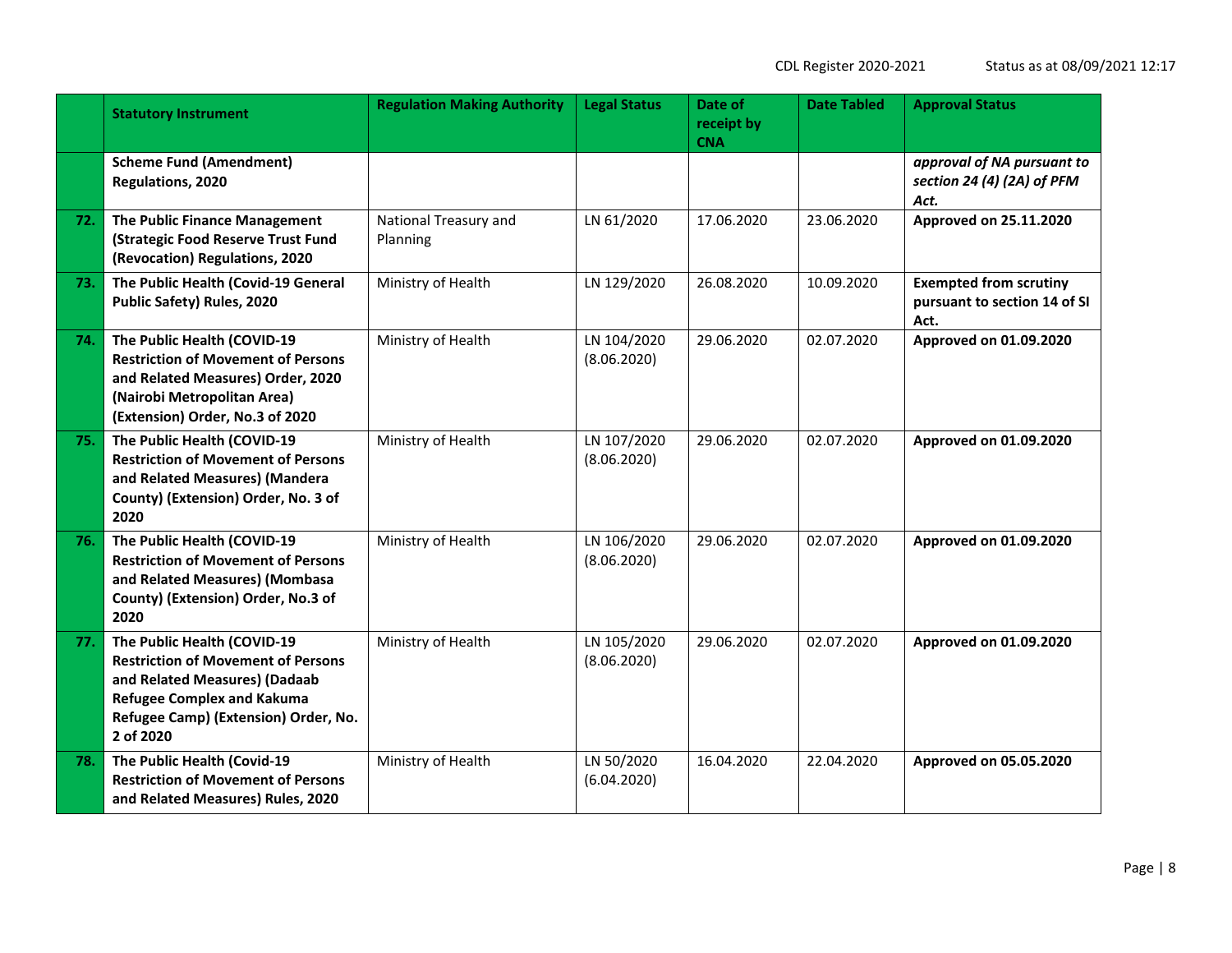|     | <b>Statutory Instrument</b>                                                                                                                                                 | <b>Regulation Making Authority</b>               | <b>Legal Status</b>        | Date of<br>receipt by<br><b>CNA</b> | <b>Date Tabled</b> | <b>Approval Status</b> |
|-----|-----------------------------------------------------------------------------------------------------------------------------------------------------------------------------|--------------------------------------------------|----------------------------|-------------------------------------|--------------------|------------------------|
| 79. | The Public Health (Covid-19<br><b>Restriction of Movement of Persons</b><br>and Related Measures) (Variation)<br><b>Rules, 2020</b>                                         | Ministry of Health                               | LN 56/2020<br>(14.04.2020) | 27.04.2020                          | 29.04.2020         | Approved on 05.05.2020 |
| 80. | The Public Health (Covid-19<br><b>Restriction of Movement of Persons</b><br>and Related Measures) (Variation)<br>No. 2 Rules, 2020                                          | Ministry of Health<br>LN 58/2020<br>(17.04.2020) |                            | 27.04.2020                          | 29.04.2020         | Approved on 05.05.2020 |
| 81. | The Public Health (Covid-19<br><b>Restriction of Movement of Persons</b><br>and Related Measures) (Mombasa<br>Old Town) Order, 2020                                         | Ministry of Health                               | LN 84/2020<br>(06.05.2020) | 13.05.2020                          | 02.06.2020         | Approved on 17.06.2020 |
| 82. | The Public Health (Covid-19<br><b>Restriction of Movement of Persons</b><br>and Related Measures) (Kilifi County)<br>(Extension) Order, 2020                                | Ministry of Health                               | LN 74/2020<br>(27.04.2020) | 13.05.2020                          | 02.06.2020         | Approved on 17.06.2020 |
| 83. | The Public Health (Covid-19<br><b>Restriction of Movement of Persons</b><br>and Related Measures) (Mandera<br>County) Order, 2020                                           | Ministry of Health                               | LN 71/2020<br>(22.04.2020) | 13.05.2020                          | 02.06.2020         | Approved on 17.06.2020 |
| 84. | The Public Health (Covid-19<br><b>Restriction of Movement of Persons</b><br>and Related Measures) (Eastleigh<br>Area) Order, 2020                                           | Ministry of Health                               | LN 83/2020<br>(06.05.2020) | 26.05.2020                          | 02.06.2020         | Approved on 17.06.2020 |
| 85. | The Public Health (Covid-19<br><b>Restriction of Movement of Persons</b><br>and Related Measures) (Dadaab<br><b>Refugee Complex and Kakuma</b><br>Refugee Camp) Order, 2020 | Ministry of Health                               | LN 77/2020<br>(28.04.2020) | 13.05.2020                          | 02.06.2020         | Approved on 17.06.2020 |
| 86. | The Public Health (Covid-19<br><b>Restriction of Movement of Persons</b><br>and Relate Measures) (Mombasa<br>County) (Extension) Order, 2020                                | Ministry of Health                               | LN 73/2020<br>(27.04.2020) | 11.05.2020                          | 02.06.2020         | Approved on 17.06.2020 |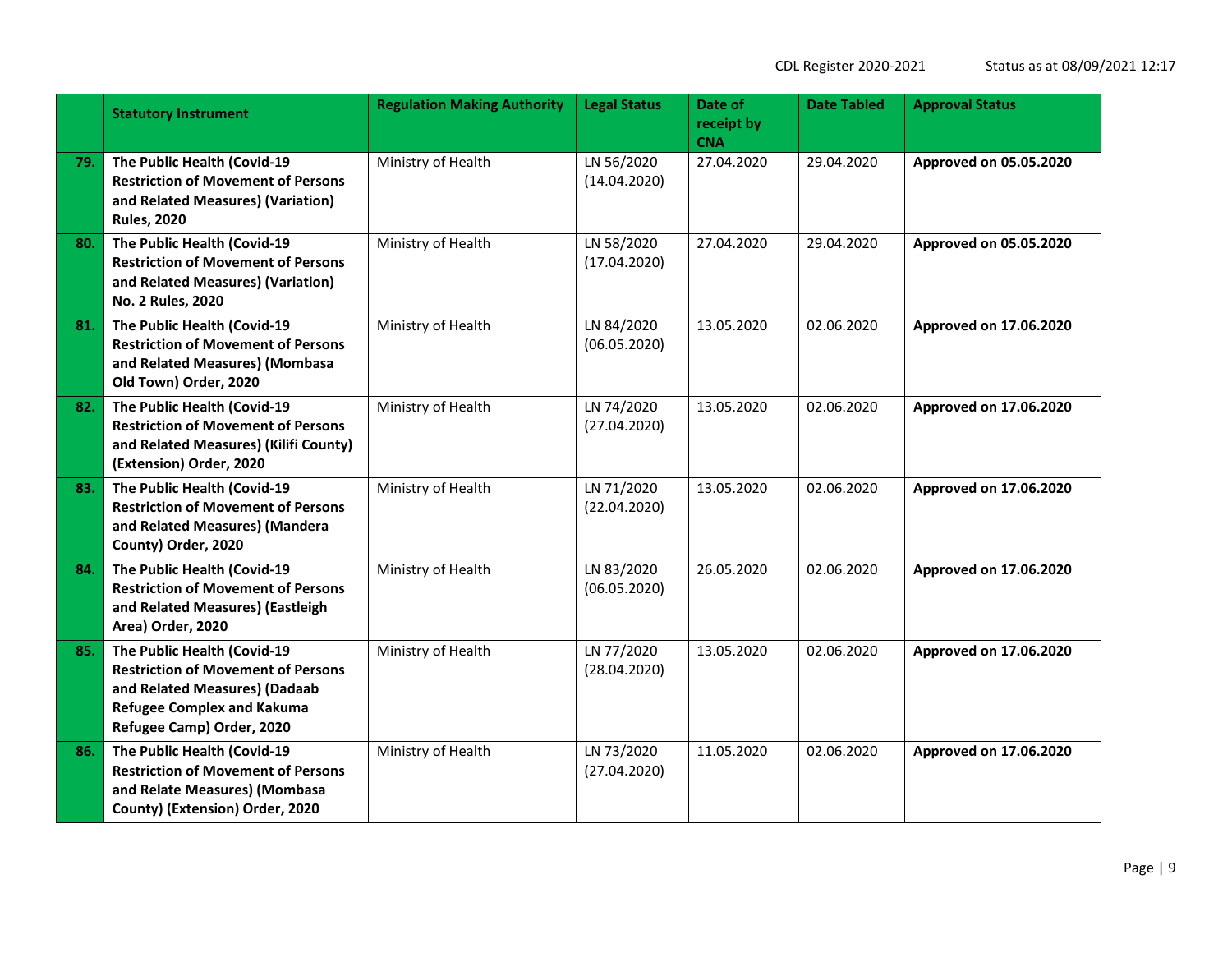|     | <b>Statutory Instrument</b>                                                                                                                                             | <b>Regulation Making Authority</b> | <b>Legal Status</b>        | Date of<br>receipt by<br><b>CNA</b> | <b>Date Tabled</b> | <b>Approval Status</b> |
|-----|-------------------------------------------------------------------------------------------------------------------------------------------------------------------------|------------------------------------|----------------------------|-------------------------------------|--------------------|------------------------|
| 87. | The Public Health (Covid-19<br><b>Restriction of Movement of Persons</b><br>and Related Measures) (Nairobi<br>Metropolitan Area) (Extension) Order,<br>2020             | Ministry of Health                 | LN 72/2020<br>(27.04.2020) | 12.05.2020                          | 02.06.2020         | Approved on 17.06.2020 |
| 88. | The Public Health (Covid-19<br><b>Restriction of Movement of Persons</b><br>and Related Measures) (Kwale<br>County) (Extension) Order, 2020                             | Ministry of Health                 | LN 75/2020<br>(27.04.2020) | 13.05.2020                          | 02.06.2020         | Approved on 17.06.2020 |
| 89. | The Public Health (Covid-19<br><b>Restriction of Movement of Persons</b><br>and Related Measures) (Mandera<br>County) (Extension) Order, 2020                           | Ministry of Health                 | LN 85/2020<br>(13.05.2020) | 04.06.2020                          | 09.06.2020         | Approved on 17.06.2020 |
| 90. | The Public Health (Covid-19<br><b>Restriction of Movement of Persons</b><br>and Related Measures) (Nairobi<br><b>Metropolitan Area) (Extension Order</b><br>No.2), 2020 | Ministry of Health                 | LN 89/2020<br>(13.05.2020) | 04.06.2020                          | 09.06.2020         | Approved on 17.06.2020 |
| 91. | The Public Health (Covid-19<br><b>Restriction of Movement of Persons</b><br>and Related Measures) (Kwale<br>County) Order, 2020                                         | Ministry of Health                 | LN 54/2020<br>(6.04.2020)  | 16.04.2020                          | 22.04.2020         | Approved on 23.04.2020 |
| 92. | The Public Health (Covid-19<br><b>Restriction of Movement of Persons</b><br>and Related Measures) (Kilifi County)<br>Order, 2020                                        | Ministry of Health                 | LN 53/2020                 | 16.04.2020                          | 22.04.2020         | Approved on 23.04.2020 |
| 93. | The Public Health (Covid-19<br><b>Restriction of Movement of Persons</b><br>and Related Measures) (Mombasa<br>County) Order, 2020                                       | Ministry of Health                 | LN 52/2020<br>(6.04.2020)  | 16.04.2020                          | 22.04.2020         | Approved on 23.04.2020 |
| 94. | The Public Health (Covid-19<br><b>Restriction of Movement of Persons</b><br>and Related Measures) (Nairobi<br>Metropolitan Area) Order, 2020                            | Ministry of Health                 | LN 51/2020<br>(6.04.2020)  | 16.04.2020                          | 22.04.2020         | Approved on 23.04.2020 |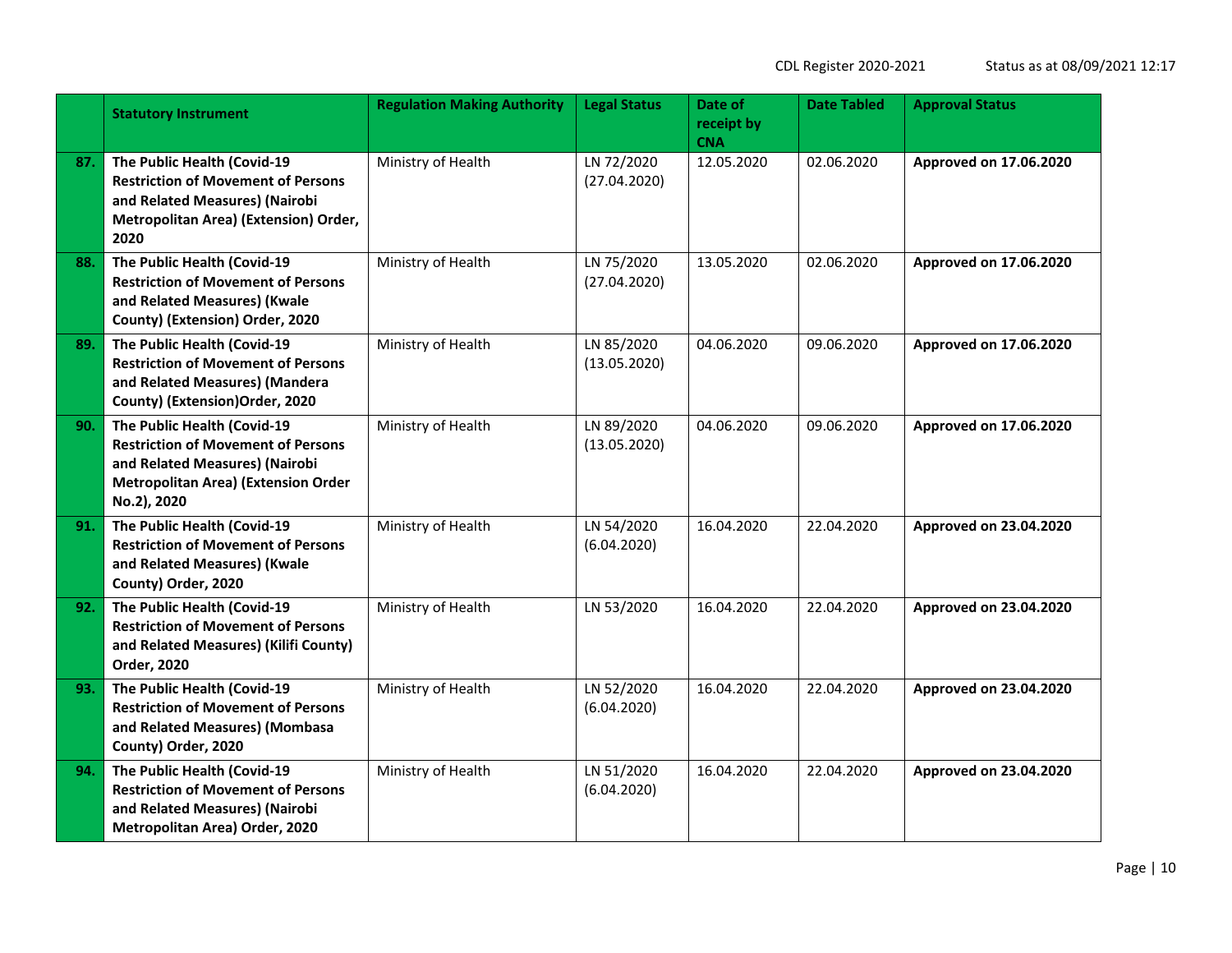| itatus as at 08/09/2021 12:17 |  |  |  |  |  |  |
|-------------------------------|--|--|--|--|--|--|
|-------------------------------|--|--|--|--|--|--|

|      | <b>Statutory Instrument</b>                                                                           | <b>Regulation Making Authority</b>                                        | <b>Legal Status</b>          | Date of<br>receipt by<br><b>CNA</b> | <b>Date Tabled</b> | <b>Approval Status</b>                                                                                                        |
|------|-------------------------------------------------------------------------------------------------------|---------------------------------------------------------------------------|------------------------------|-------------------------------------|--------------------|-------------------------------------------------------------------------------------------------------------------------------|
| 95.  | The Public Health (Covid-19 Sale of<br>Alcoholic Drinks) Rules, 2020                                  | Ministry of Health                                                        | LN 163/2020                  | 26.08.2020                          | 10.09.2020         | <b>Exempted from scrutiny</b><br>pursuant to section 14 of SI<br>Act.                                                         |
| 96.  | The Public Health (Prevention,<br><b>Control and Suppression of COVID-19)</b><br><b>Rules, 2020</b>   | Ministry of Health                                                        | LN 46/2020<br>(03.04.2020)   | 7.04.2020                           | 14.04.2020         | Approved on 15.05.2020                                                                                                        |
| 97.  | The Public Health Order (Declaration<br>of Formidable Disease) Order, 2020                            | Ministry of Health                                                        | LN 37/2020<br>(27.03.2020)   | 7.04.2020                           | 14.04.2020         | Approved on 23.04.2020                                                                                                        |
| 98.  | The Public Order (State Curfew)<br>Order, 2020                                                        | Ministry of Interior and<br>Coordination of the National<br>Government    | LN 36/2020<br>(26.03.2020)   | 30.03.2020                          | 14.04.2020         | Approved on 23.04.2020                                                                                                        |
| 99.  | The Public Order (State Curfew)<br><b>Variation Orders, 2020</b>                                      | Ministry of Interior and<br>Coordination of the National<br>Government    | LN 39/2020<br>(30.03.2020)   | 02.04.2020                          | 14.04.2020         | Approved on 23.04.2020                                                                                                        |
| 100. | The Public Procurement and Assets<br><b>Disposal Regulations, 2020</b>                                | National Treasury and<br>Planning                                         | LN 69/2020<br>(22.04.2020)   | 30.04.2020                          | 06.05.2020         | Approved by the House on<br>2.07.2020 pursuant to<br>Section 180 of the<br><b>Procurement and Asset</b><br>Disposal Act, 2015 |
| 101. | The Public Service Commission<br>Regulations, 2020                                                    | <b>Public Service Commission</b>                                          | LN 03/2020                   | 4.02.2020                           | 10.02.2020         | Approved on 25.02.2020                                                                                                        |
| 102. | The Registration of Persons (National<br><b>Integrated Identity Management</b><br>System) Rules, 2020 | Ministry of Interior and<br><b>Coordination of National</b><br>Government | LN 195/2020 &<br>LN 198/2020 | 14.10.2020                          | 05.11.2020         | Approved on 18.11.2020                                                                                                        |
| 103. | The Retirement Benefits (Forms and<br>Fees) (Amendment) Regulations, 2020                             | The National Treasury &<br>Planning                                       | LN 115/2020<br>(14.09.2020)  | 03.08.2020                          | 05.08.2020         | Approved on 28.10.2020                                                                                                        |
| 104. | The Retirement Benefits (Forms and<br>Fees) (Amendment) Regulations, 2020                             | The National Treasury and<br>Planning                                     | LN 191/2020<br>(25.09.2020)  | 19.10.2020                          | 3.11.2020          | Approved on 28.10.2020                                                                                                        |
| 105. | The Retirement Benefits (Mortgage<br>Loans) (Amendment) Regulations,<br>2020                          | The National Treasury and<br>Planning                                     | LN 192/2020<br>(25.09.2020)  | 19.10.2020                          | 3.11.2020          | Approved on 28.10.2020                                                                                                        |
| 106. | The Retirement Benefits (Treating<br><b>Customers Fairly) Guidelines, 2019</b>                        | The National Treasury &<br>Planning                                       | LN 151/2019<br>(19.09.2019)  | 9.10.2019                           | 15.10.2019         | Approved on 18.02.2020                                                                                                        |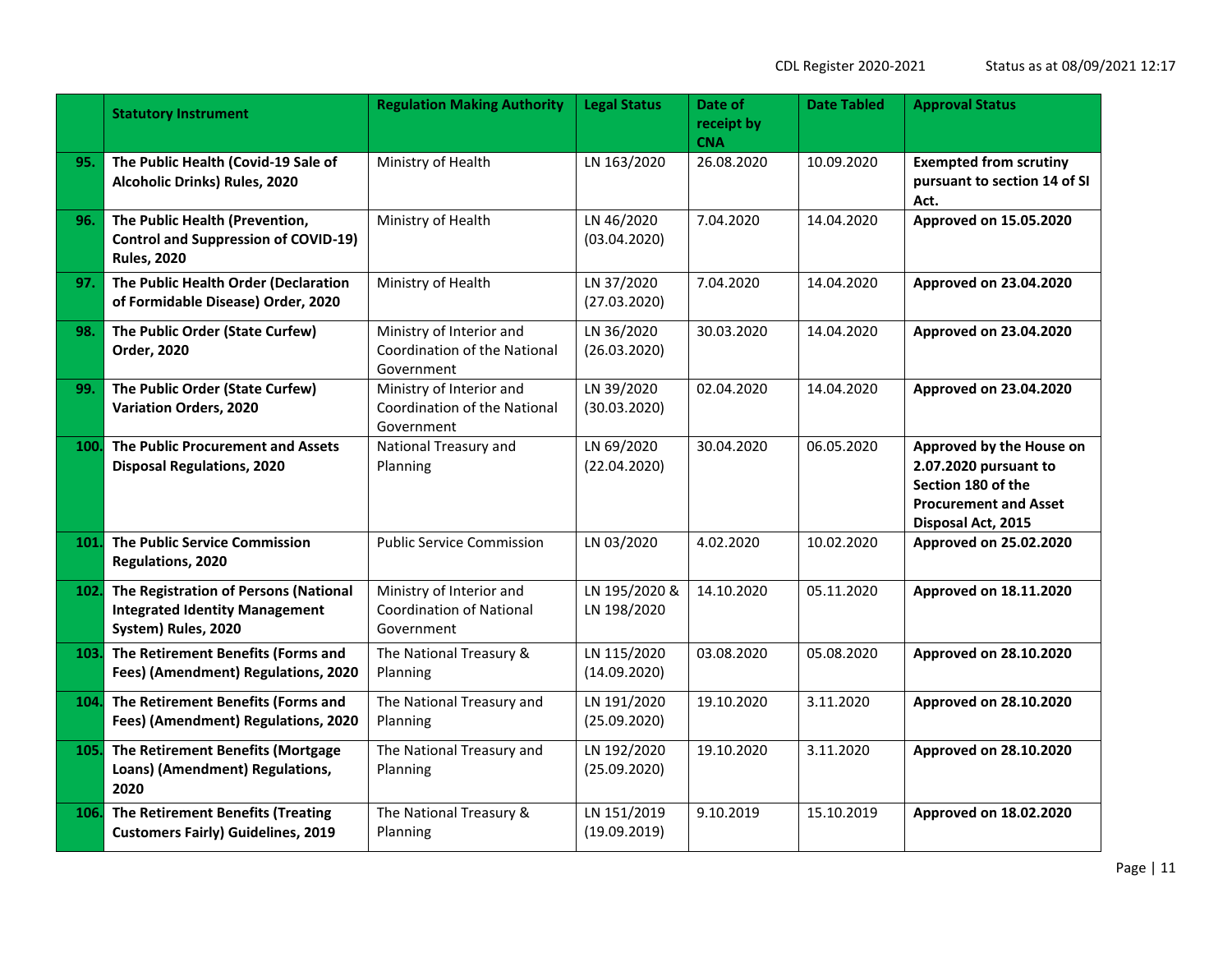|      | <b>Statutory Instrument</b>                                                                                              | <b>Regulation Making Authority</b>                                            | <b>Legal Status</b>         | Date of<br>receipt by<br><b>CNA</b> | <b>Date Tabled</b> | <b>Approval Status</b>                                                                        |
|------|--------------------------------------------------------------------------------------------------------------------------|-------------------------------------------------------------------------------|-----------------------------|-------------------------------------|--------------------|-----------------------------------------------------------------------------------------------|
| 107. | The Retirement Benefits (Umbrella<br><b>Retirement Benefits Schemes)</b><br>(Amendment) Regulations, 2020                | The National Treasury and<br>Planning                                         | LN 193/2020<br>(25.09.2020) | 19.10.2020                          | 3.11.2020          | Approved on 28.10.2020                                                                        |
| 108. | The SACCO Societies (Specified Non-<br><b>Deposit Taking Business) Regulations,</b><br>2020                              | Ministry of Agriculture,<br>Livestock, Fisheries &<br>Cooperatives            | LN 82/2020<br>(5.05.2020)   | 12.05.2020                          | 09.06.2020         | Approved on 14.10.2020                                                                        |
| 109. | <b>The Special Economic Zones</b><br>(Amendment) Regulations, 2020                                                       | Ministry of Industrialization,<br><b>Trade and Enterprise</b><br>Development  | LN 33/2020<br>(20.03.2020)  | 17.04.2020                          | 22.04.2020         | <b>Annulled on 19.11.2020</b>                                                                 |
| 110. | The Stamp Duty (Valuation of<br><b>Immovable Property) Regulations,</b><br>2020                                          | <b>National Treasury &amp; Planning</b>                                       | LN 151/2020                 | 25.08.2020                          | 08.09.2020         | Approved on 28.10.2020                                                                        |
| 111. | The Standards (Verification of<br><b>Conformity to Standards and Other</b><br><b>Applicable Regulations) Order, 2020</b> | Ministry of Industrialization,<br><b>Trade and Enterprise</b><br>Development. | LN 78/2020                  | 9.06.2020                           | 11.06.2020         | Approved on 28.10.2020                                                                        |
| 112. | <b>The Survey (Amendment)</b><br>Regulations, 2020                                                                       | Ministry of Lands and Physical<br>Planning                                    | LN 134/2020                 | 21.07.2020                          | 28.07.2020         | Approved on 26.10.2020                                                                        |
| 113  | The Survey (Electronic Cadastre<br><b>Transactions) Regulations, 2020</b>                                                | Ministry of Lands and Physical<br>Planning                                    | LN 132/2020                 | 21.07.2020                          | 28.07.2020         | Approved on 26.10.2020                                                                        |
| 114. | The Tax Procedures (Settlement of<br><b>Tax Disputes out of Court or Tribunal)</b><br>Regulations, 2020                  | The National Treasury &<br>Planning                                           | LN 123/2020<br>(09.07.2020) | 03.08.2020                          | 05.08.2020         | Approved on 28.10.2020                                                                        |
| 115. | The Tax Procedures (Tax Agents)<br>Regulations, 2020                                                                     | The National Treasury &<br>Planning                                           | LN 111/2020                 | 03.08.2020                          | 05.08.2020         | Approved on 28.10.2020                                                                        |
| 116. | The Tax Procedures (Unassembled<br><b>Motor Vehicles and Trailers)</b><br>(Amendment) Regulations, 2020                  | The National Treasury &<br>Planning                                           | LN 139/2020                 | 25.08.2020                          | 08.09.2020         | Approved on 28.10.2020                                                                        |
| 117  | The Tax Procedures (Unassembled<br><b>Motorcycles) Regulations, 2020</b>                                                 | The National Treasury &<br>Planning                                           | LN 112/2020<br>(24.06.2020) | 03.08.2020                          | 05.08.2020         | Approved on 28.10.2020                                                                        |
| 118. | The Value Added Tax (Amendment of<br>the Rate of Tax) Order, 2020                                                        | The National Treasury and<br>Planning                                         | LN 35/2020<br>(26.03.2020)  | 30.03.2020                          | 14.04.2020         | Approved by the House on<br>14.04.2020 in accordance<br>with section 6 (1) of the<br>VAT Act. |